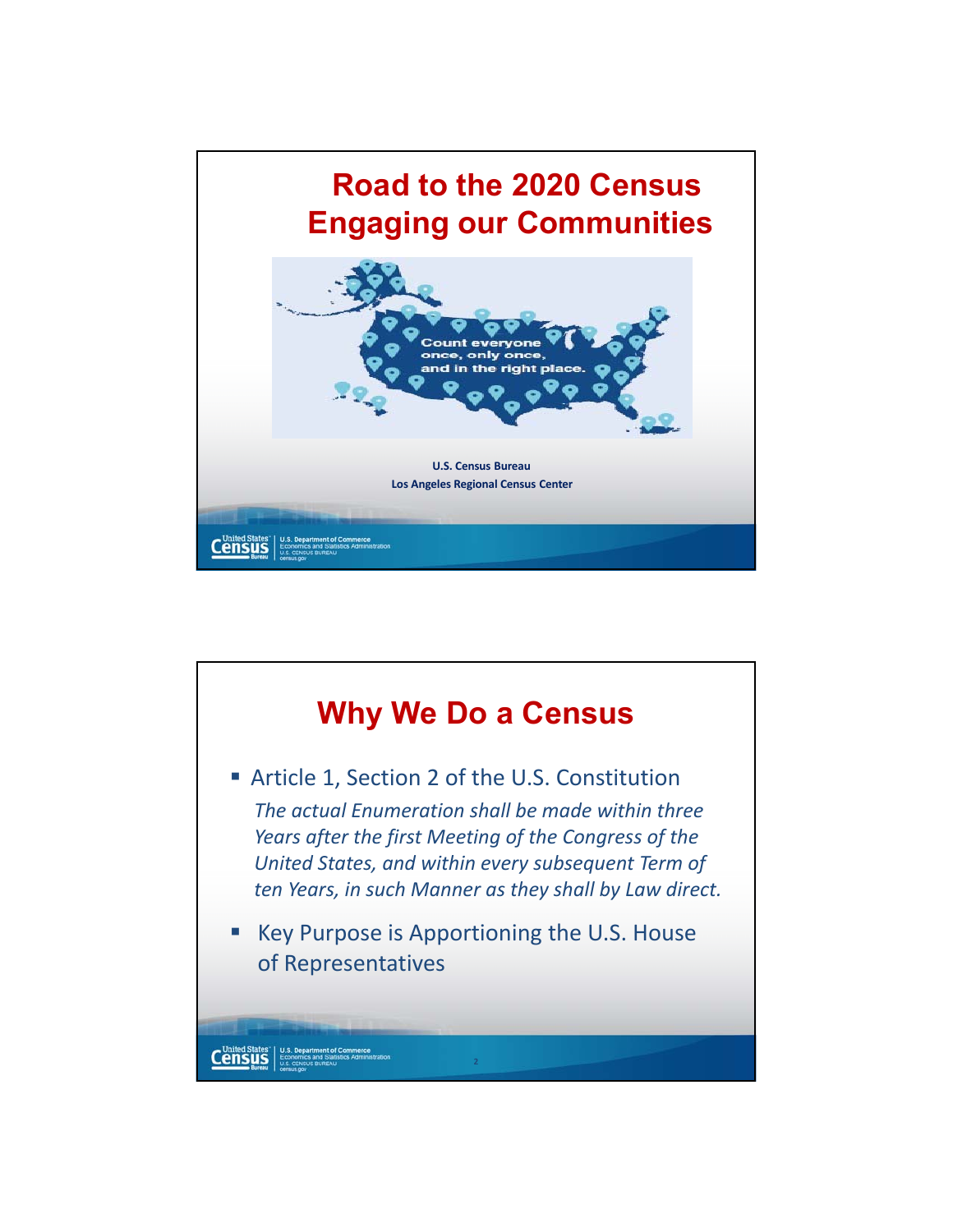

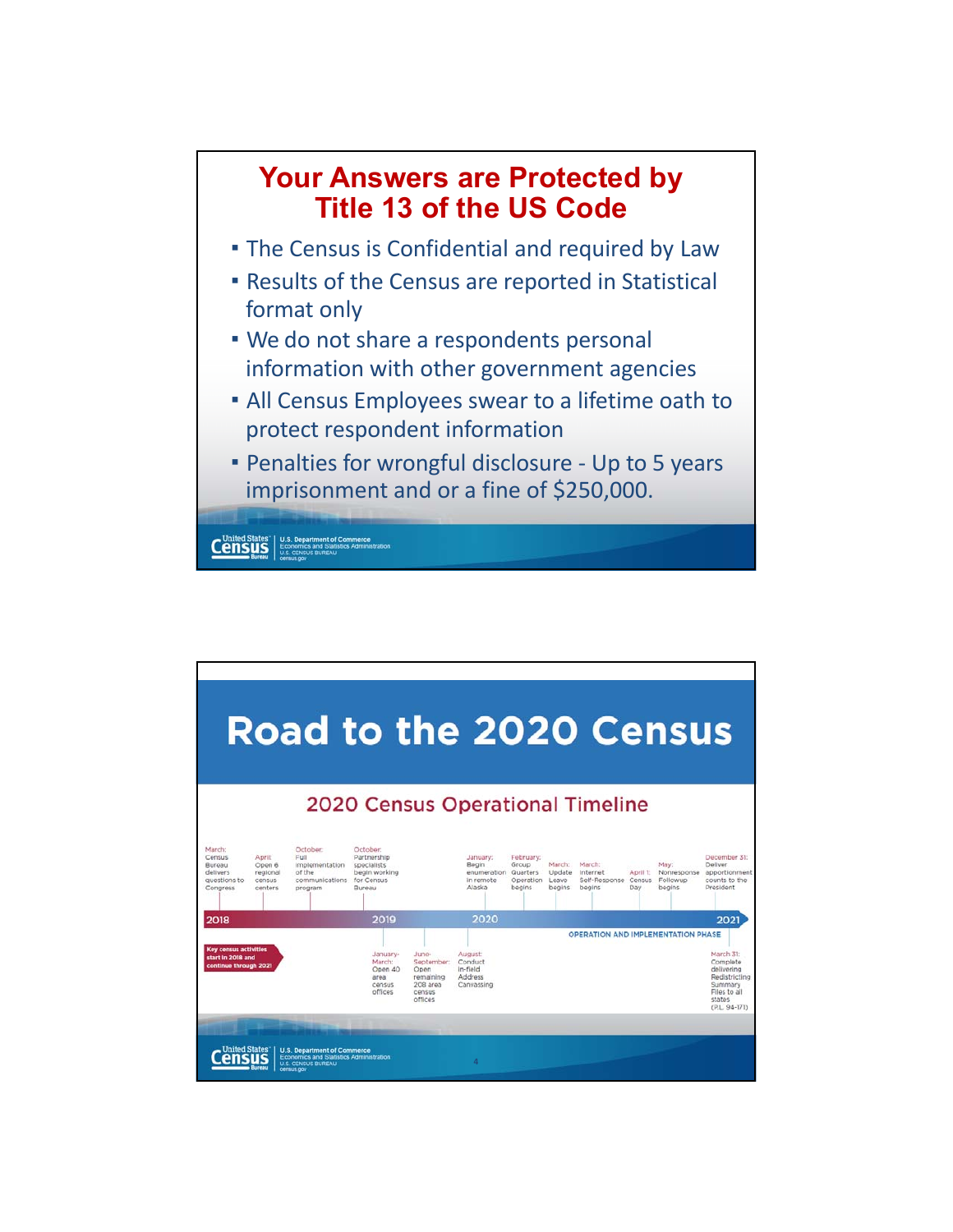## **Key Data Collection Dates**

| <b>Timeline</b> | Operation                                                                                                         | <b>Activity</b>                                                                                                                                                                                                                                                                          |
|-----------------|-------------------------------------------------------------------------------------------------------------------|------------------------------------------------------------------------------------------------------------------------------------------------------------------------------------------------------------------------------------------------------------------------------------------|
| August<br>2019  | Address Canvassing (AC)                                                                                           | Update the address frame and identify locations where people live,<br>or could live for selected areas                                                                                                                                                                                   |
| March<br>2020   | Update/Leave (UL)                                                                                                 | Update the address along with feature data and leave a packet to<br>encourage self-response and a paper questionnaire.                                                                                                                                                                   |
| March<br>2020   | Service Based<br>Enumeration (SBE)                                                                                | Enumerate individuals receiving assistance at service based<br>locations and people experiencing homelessness, living in<br>transitory locations (such as recreation vehicle parks,<br>campgrounds, tent cities, carnivals, marinas, hotels, who do not<br>have a usual home elsewhere). |
| March<br>2020   | Group Quarters<br>Enumeration (GQE)                                                                               | Enumerate people living or staying in group quarters, such as<br>correctional facilities, skilled nursing facilities, college residential<br>halls, group homes, worker's dormitories).                                                                                                  |
| March<br>23rd   | Self-Response                                                                                                     | Internet Self-Response Starts. Provides an Option for<br>respondents to complete the census questionnaire by internet.                                                                                                                                                                   |
| April<br>1st    | <b>Census Day</b>                                                                                                 | Census Day                                                                                                                                                                                                                                                                               |
| April<br>2020   | Early Non-Response<br>Follow-up (NRFU)                                                                            | Conducted in blocks surrounding colleges and universities where<br>students are likely to have moved out before regular NRFU begins.                                                                                                                                                     |
| May<br>2020     | Non-Response Follow-up<br>(NRFU)                                                                                  | Reach out to households who did not respond to the 2020 Census<br>questionnaire.                                                                                                                                                                                                         |
|                 |                                                                                                                   |                                                                                                                                                                                                                                                                                          |
|                 | <b>U.S. Department of Commerce</b><br><b>Economics and Statistics Administration</b><br><b>U.S. CENSUS BUREAU</b> | 5                                                                                                                                                                                                                                                                                        |

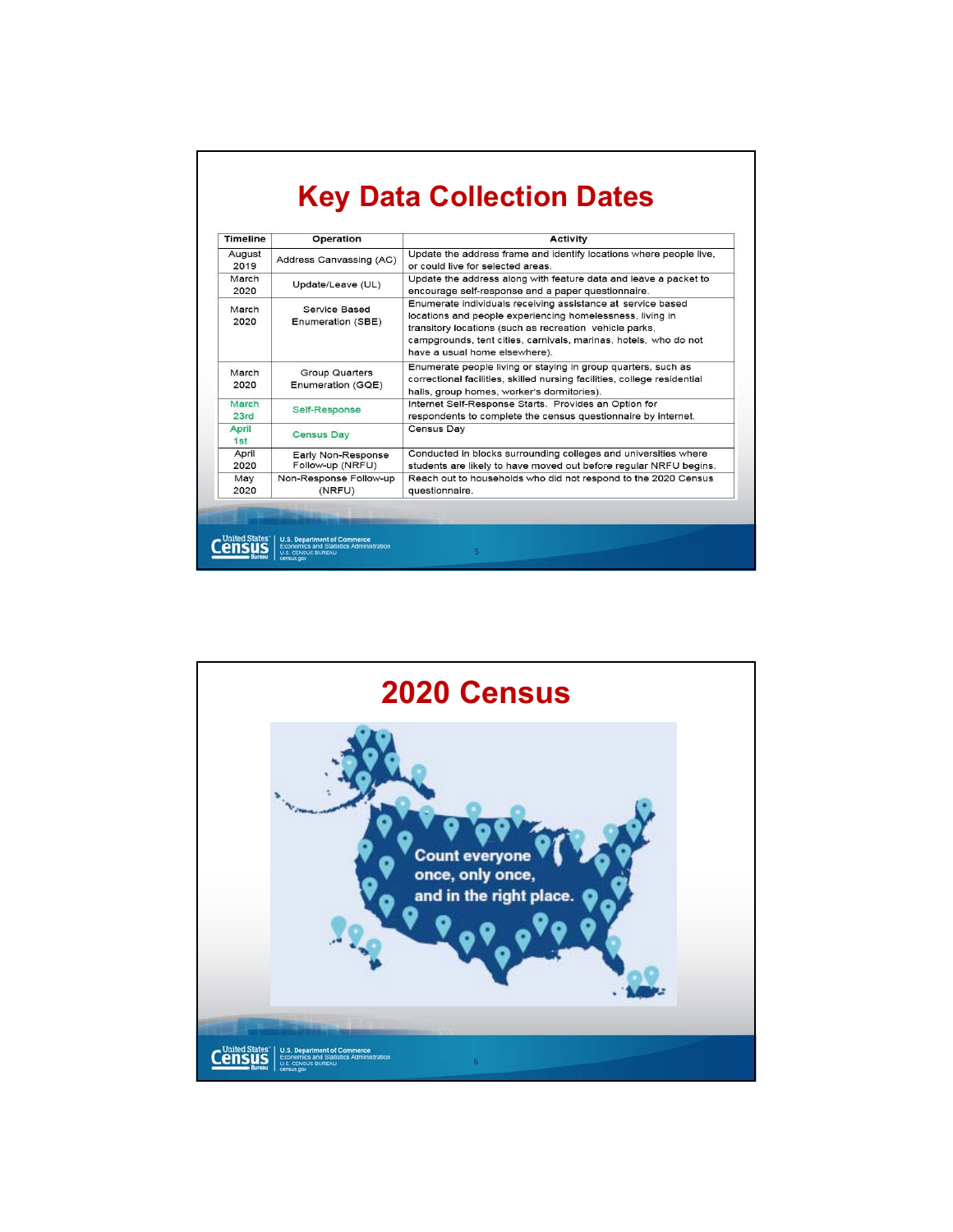

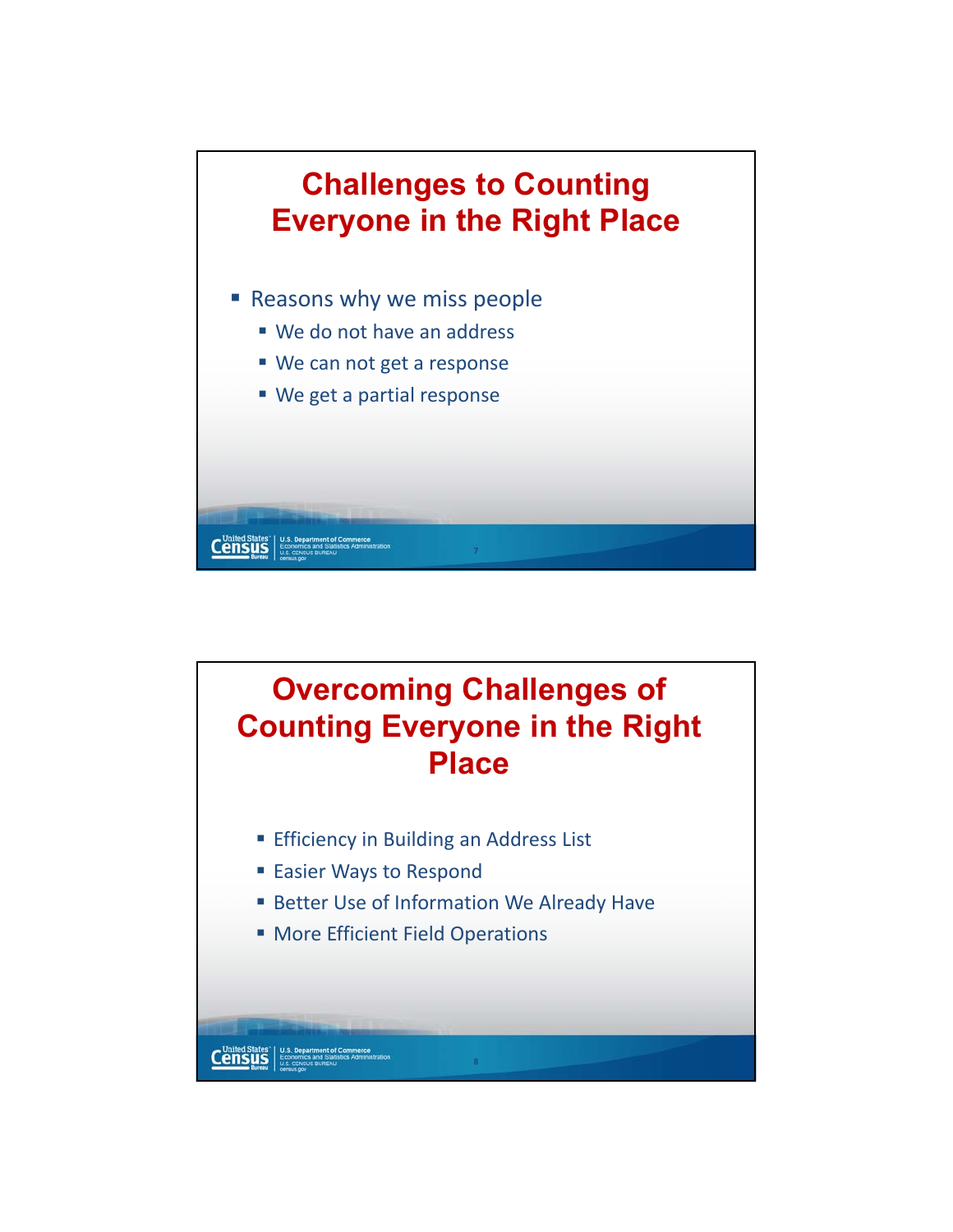

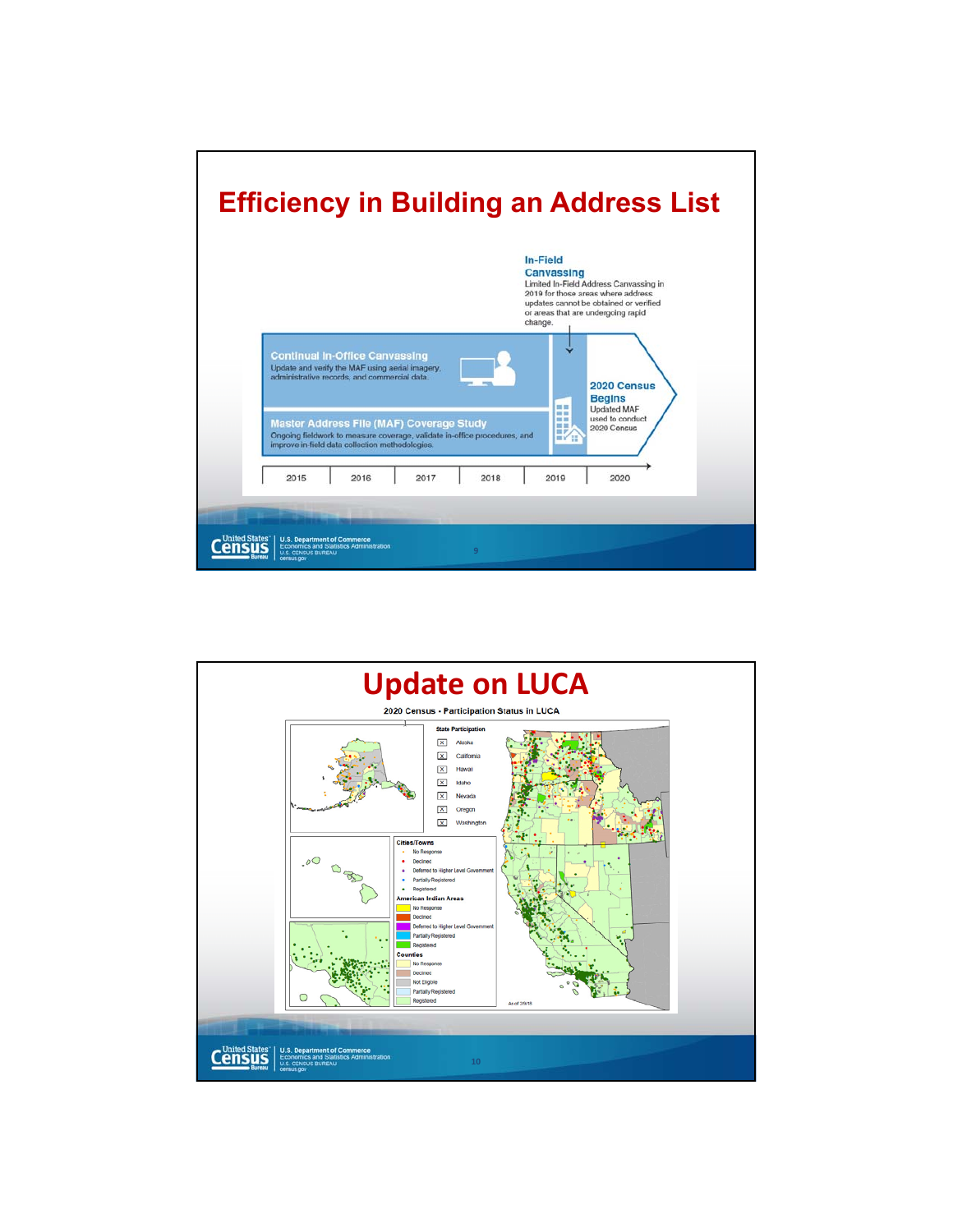

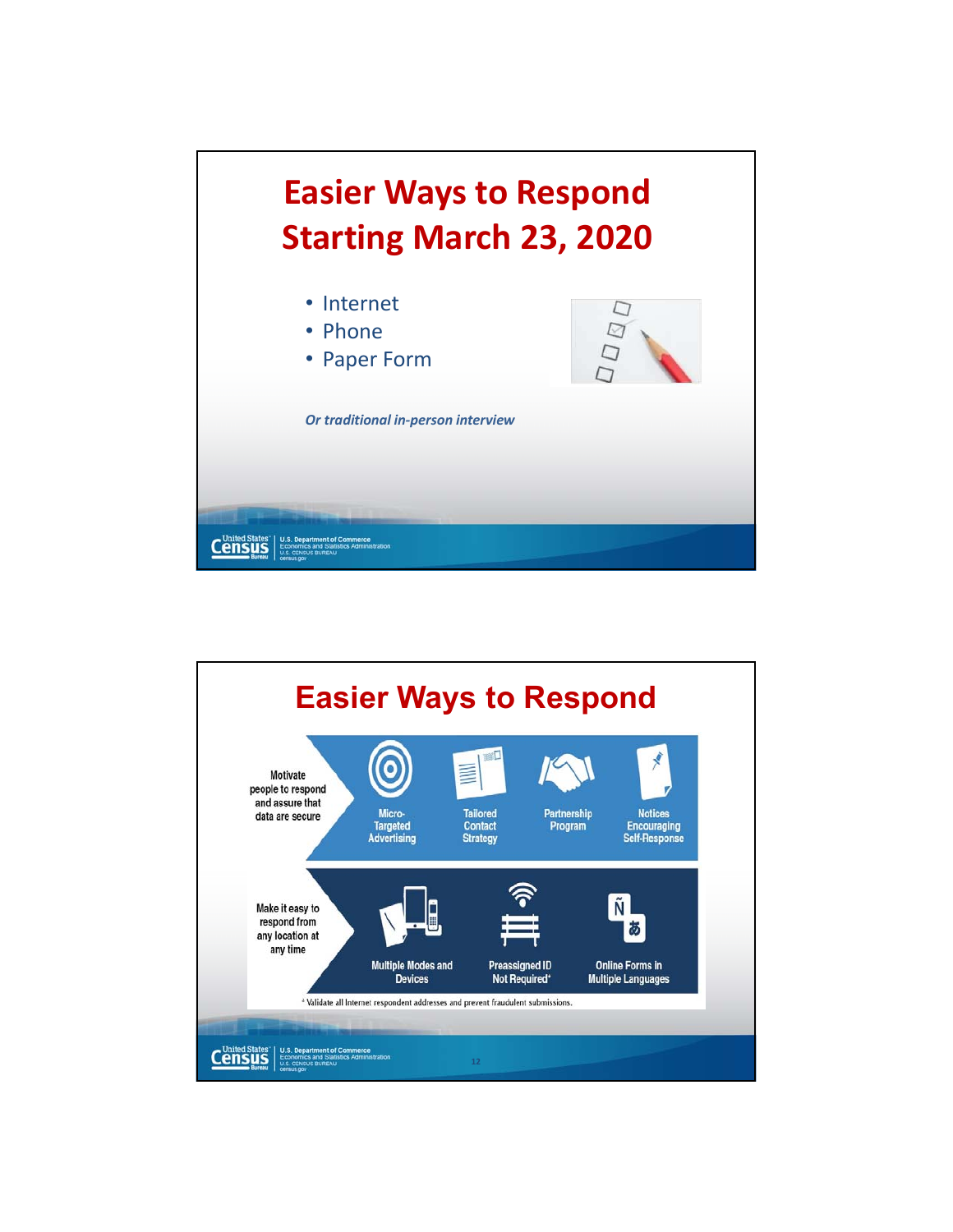

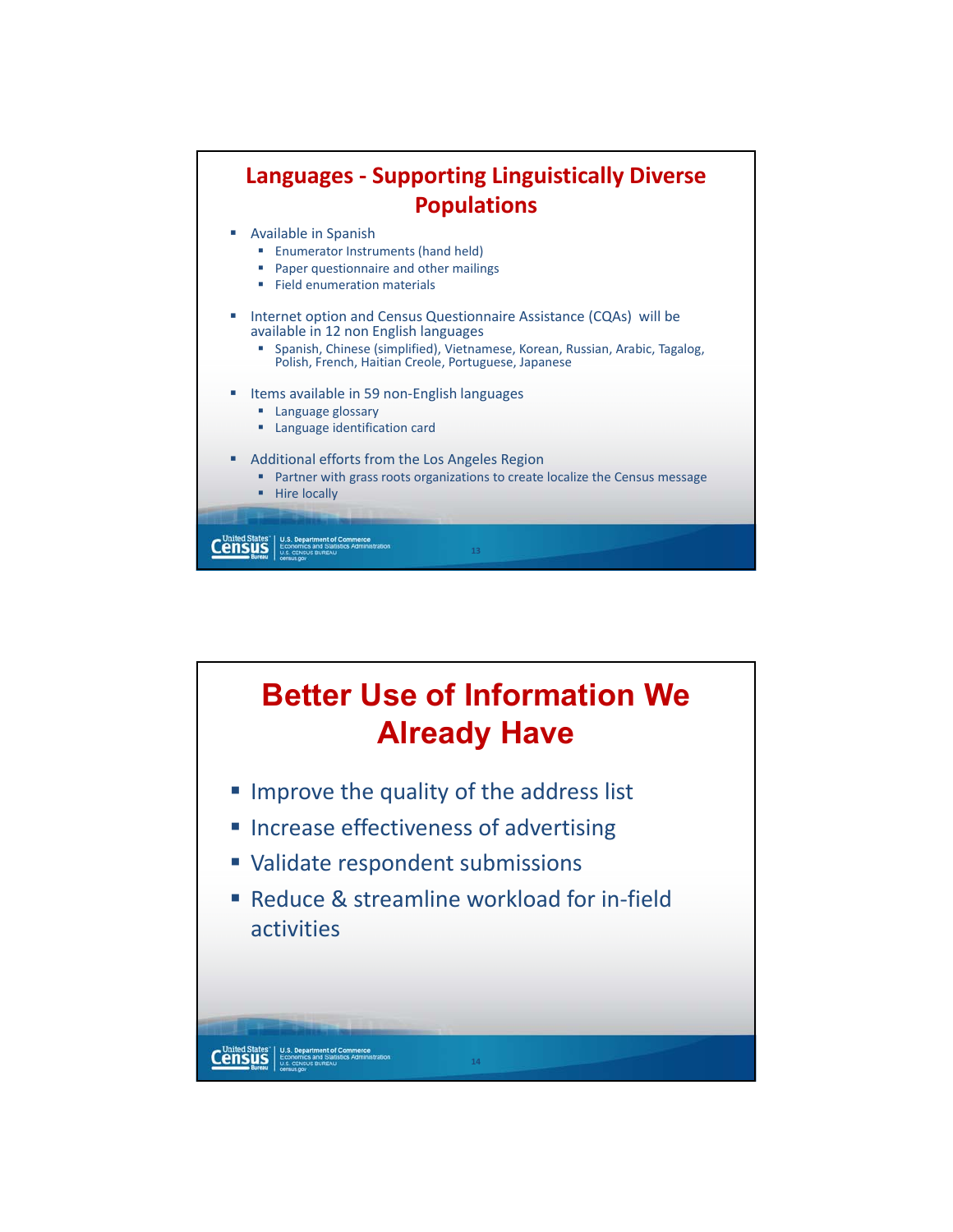

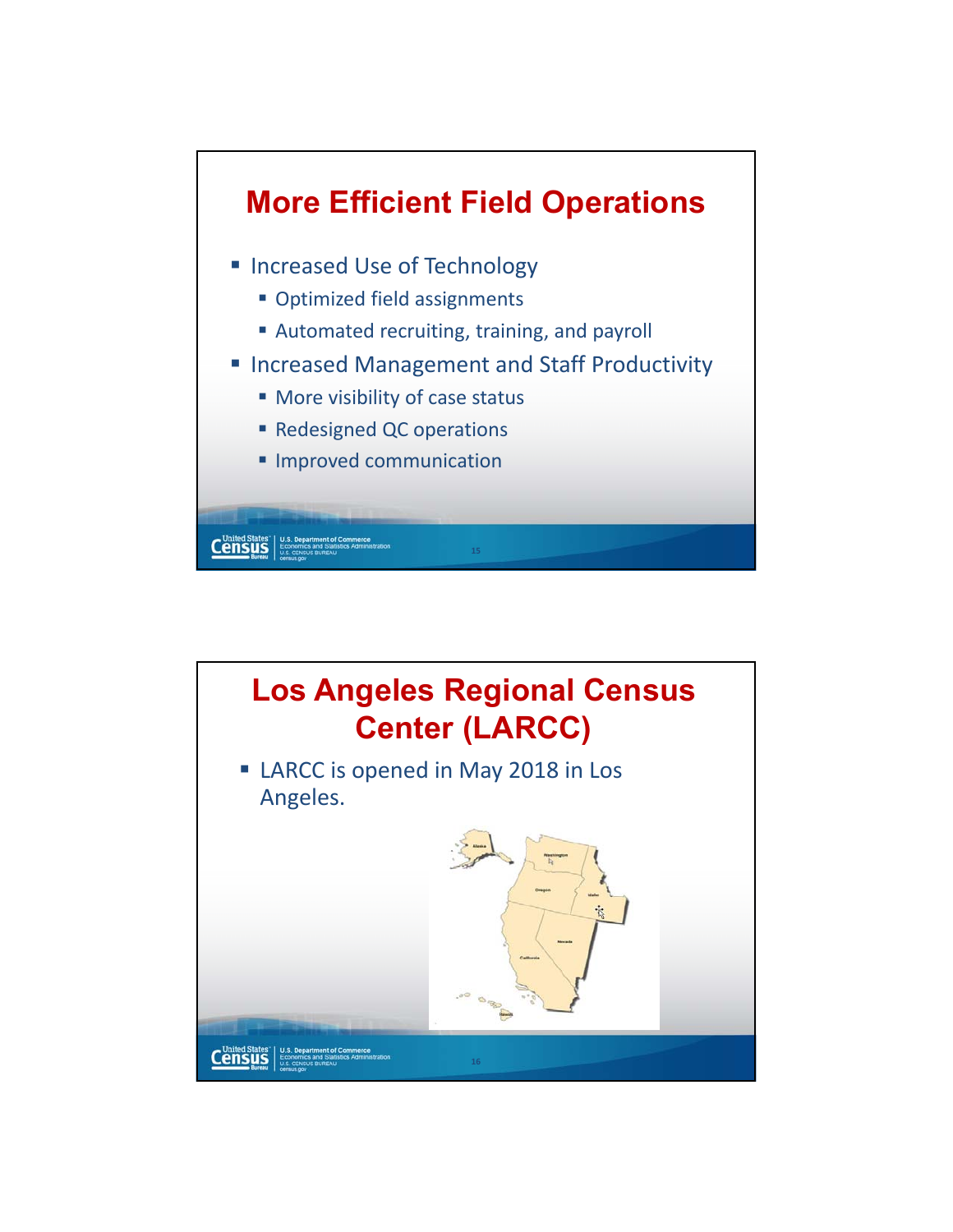

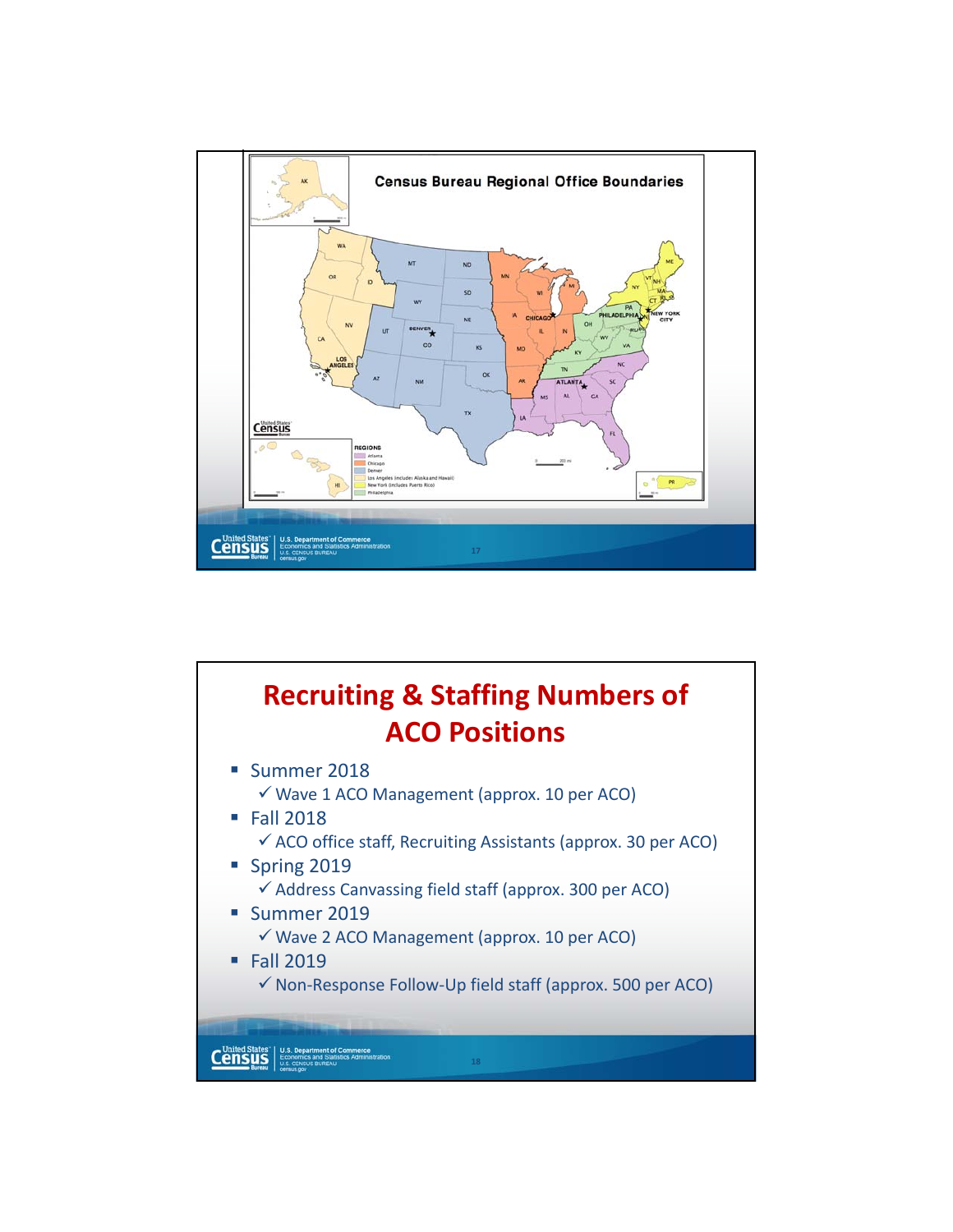

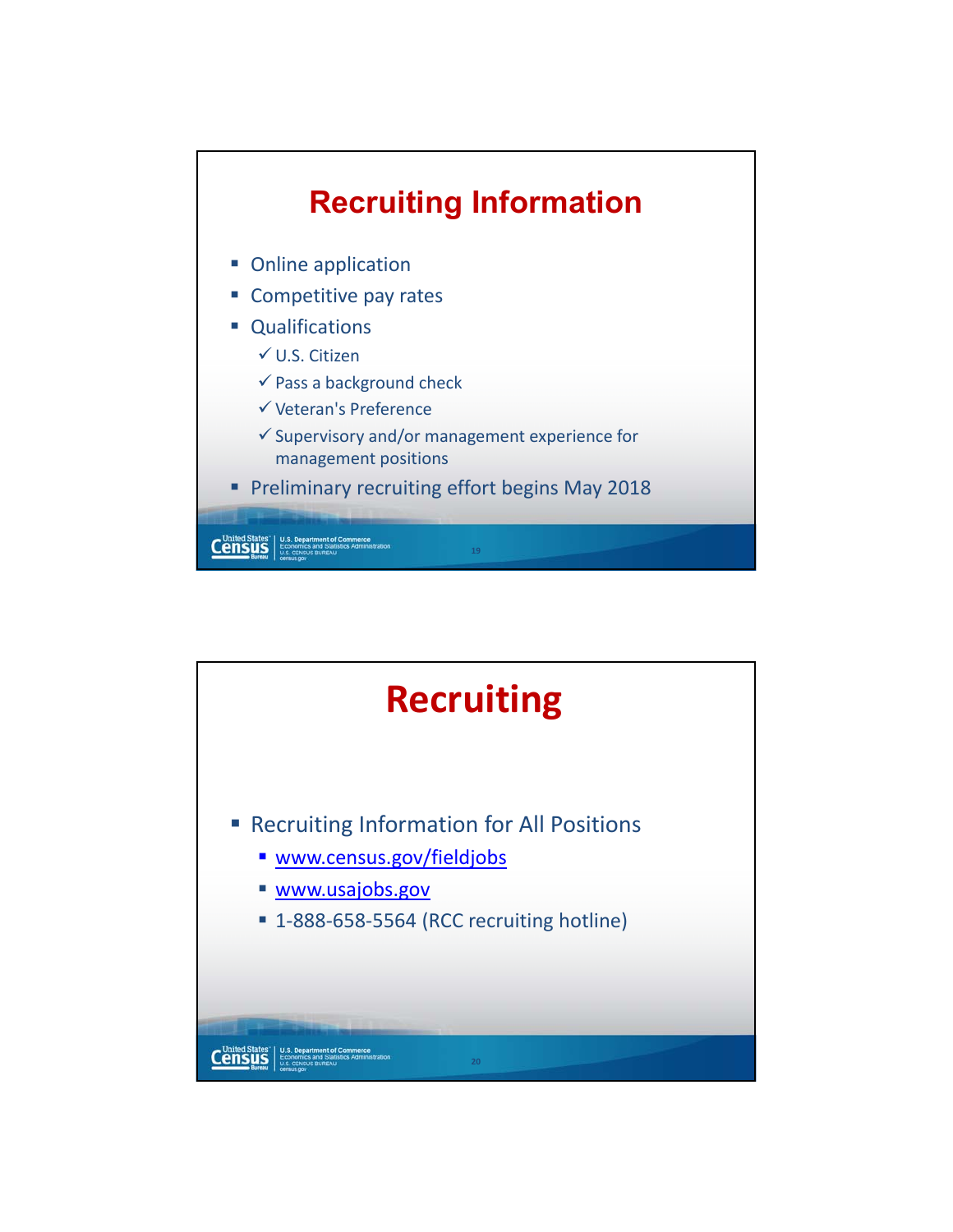

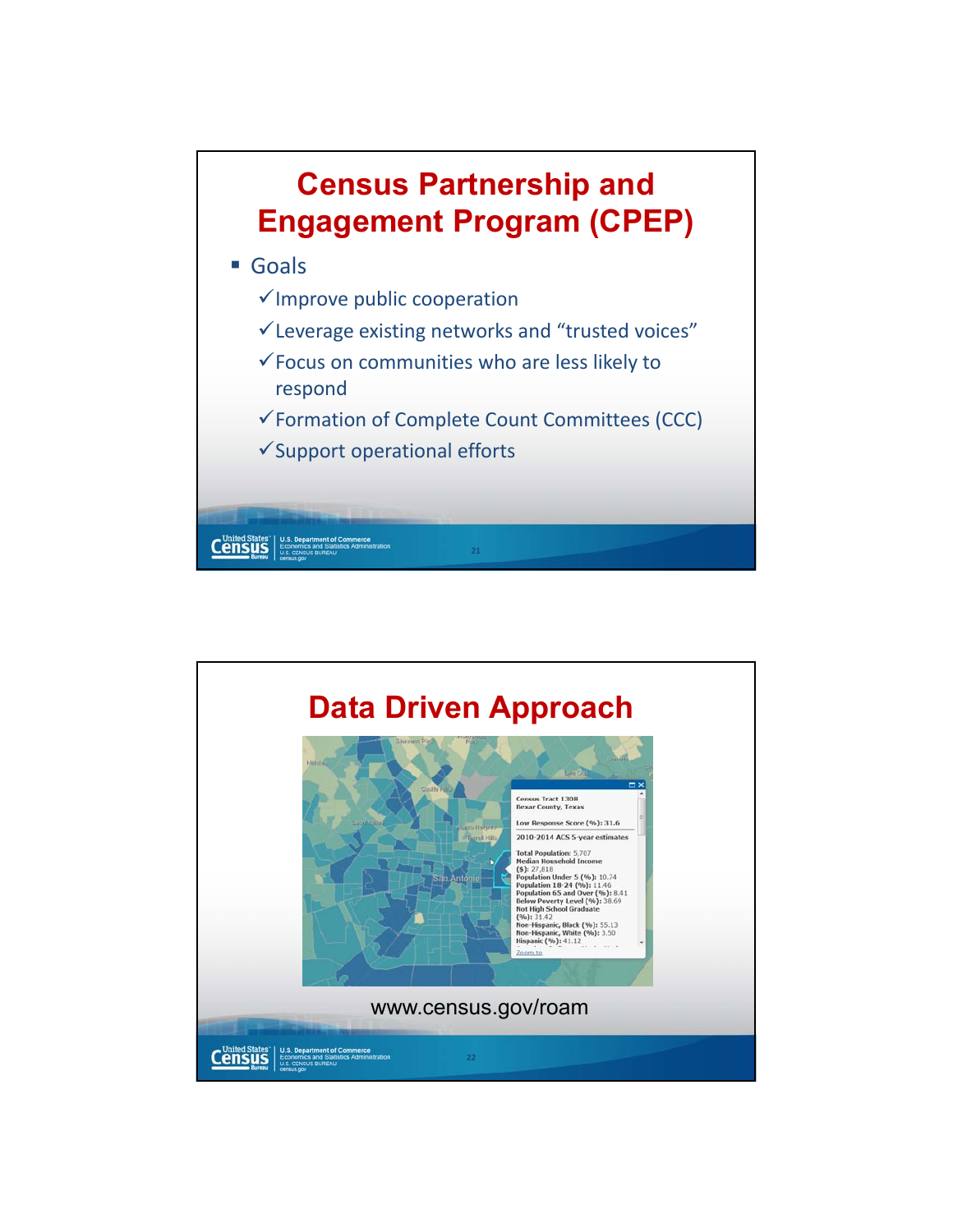

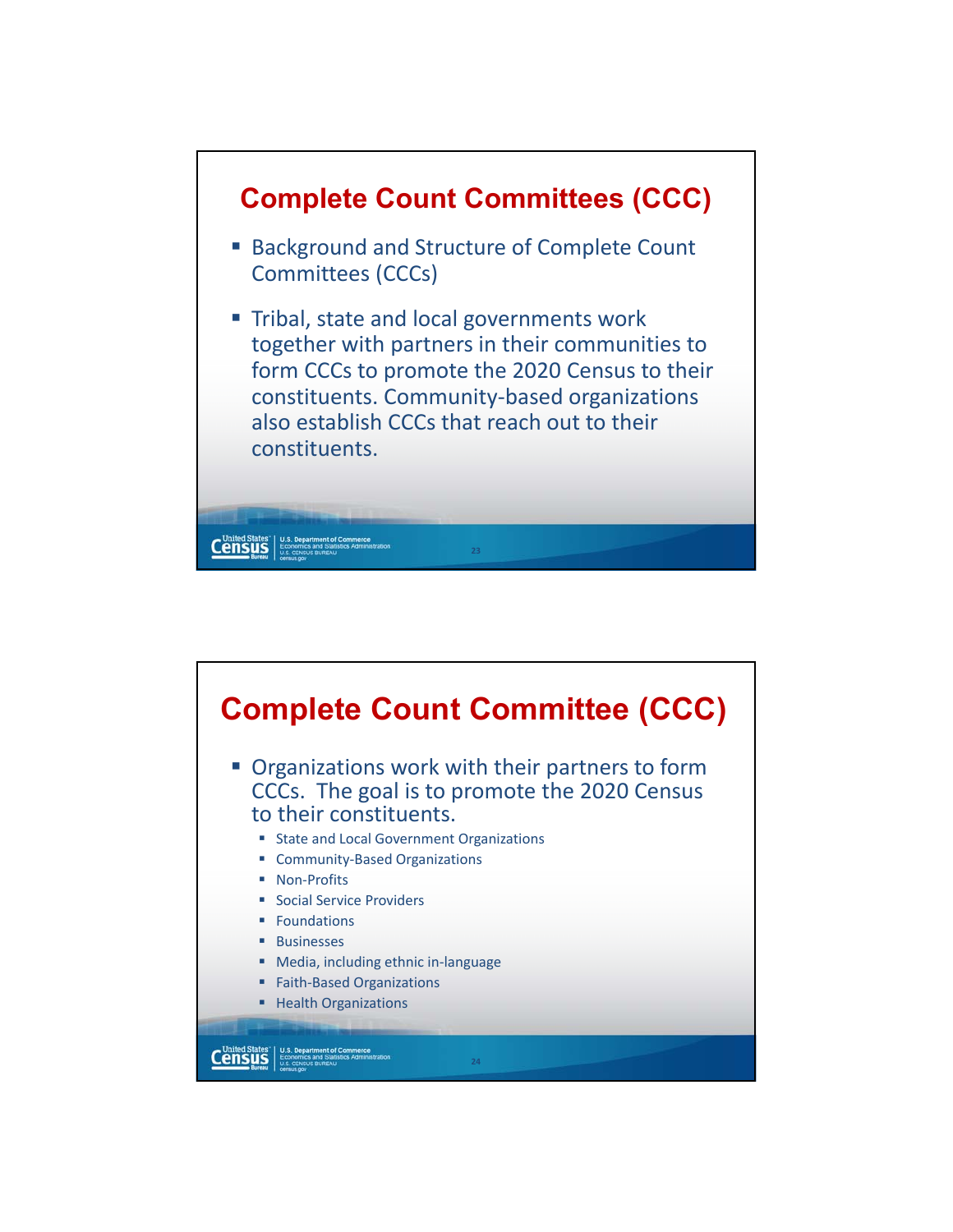